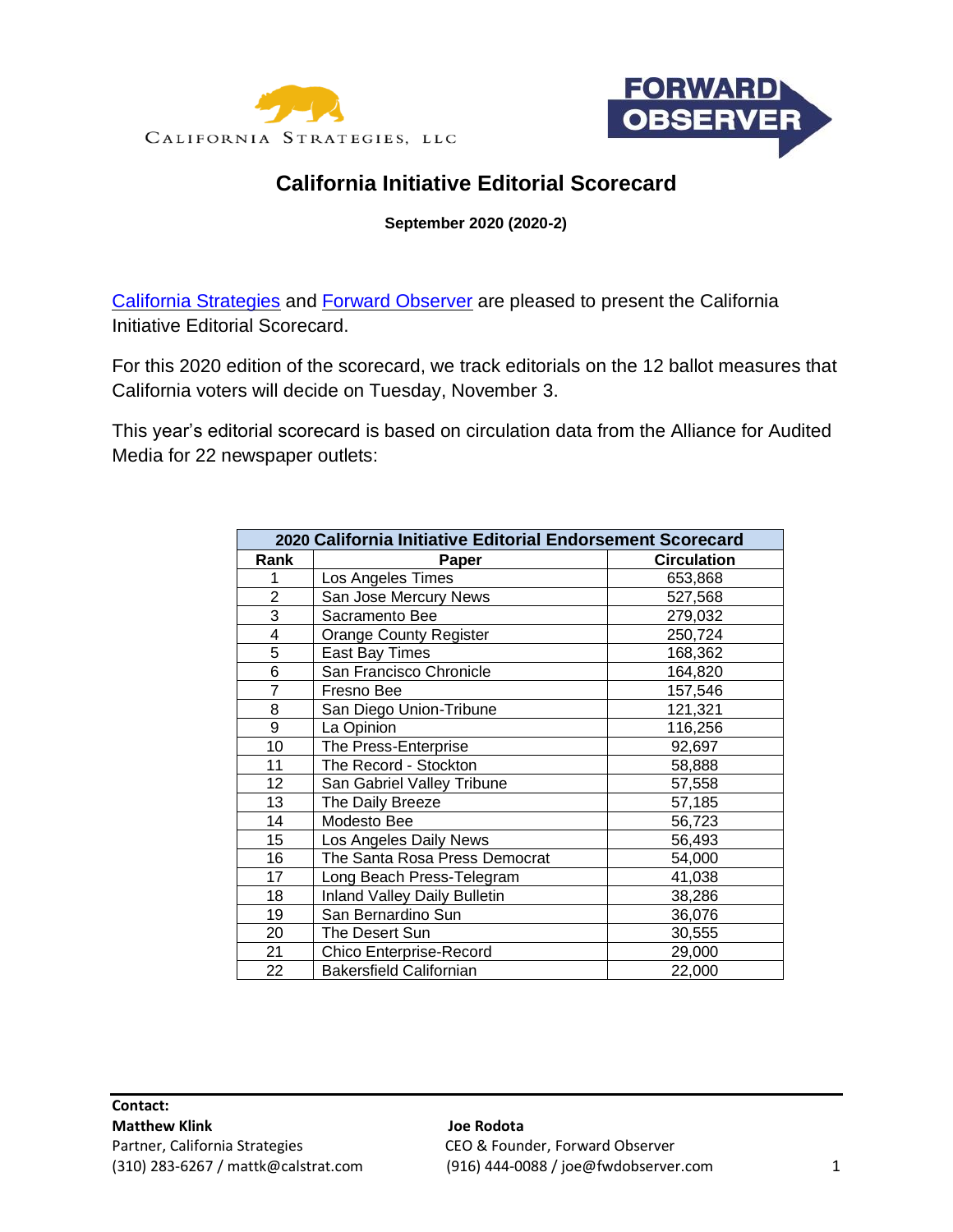**In both 2016 and 2018, we observed that editorial endorsements (pro or con) were a leading indicator of success at the ballot.**

- Of the 10 measures on the 2016 ballot with a majority of editorials in favor, only one failed to pass (Prop 62, repeal death penalty); out of the seven measures with a majority of editorials against, only three passed.
- Of the 11 initiatives on the 2018 ballot, each of the four measures endorsed by a majority of leading newspapers was approved by voters (Prop 1 – Housing Bond; Prop 2 – Tax Revenue for Homeless Prevention; Prop 4 – Children's Hospital Bond; Prop 11 – Ambulance Employee Regulations). Of the seven initiatives opposed by a majority of leading newspapers, only two (Prop 7 – Repeals Daylight Savings Time and Prop 12 – Animal Space Requirements) were approved by California voters. The remaining five were defeated.

| 2020 California Initiative Editorial Endorsement Scorecard                                                                |          |    |  |  |  |  |  |  |
|---------------------------------------------------------------------------------------------------------------------------|----------|----|--|--|--|--|--|--|
| Proposition                                                                                                               | Yes      | No |  |  |  |  |  |  |
| Prop 14 (Authorizes stem cell bonds)                                                                                      | 0        | 13 |  |  |  |  |  |  |
| Prop 15 (Removes commercial, industrial and some agricultural<br>property from Prop 13's tax protections)                 | 3        | 13 |  |  |  |  |  |  |
| Prop 16 (Removes voter-approved prohibition on race-<br>conscious university admissions, public hiring and contracting)   | 5        | 12 |  |  |  |  |  |  |
| Prop 17 (Allows felony parolees to vote)                                                                                  | 14       |    |  |  |  |  |  |  |
| Prop 18 (Allows 17-year-olds to vote in primaries and special<br>elections if they'll be 18 for general elections)        | 4        | 11 |  |  |  |  |  |  |
| Prop 19 (Allows elderly, disabled and wildfire victims to retain<br>lower property tax rates when they change properties) | 1        | 14 |  |  |  |  |  |  |
| Prop 20 (Rolls back sentencing and parole reforms enacted in<br>Props 47 and 57)                                          | 1        | 13 |  |  |  |  |  |  |
| Prop 21 (Removes statewide constraints on local governments<br>enacting rent control)                                     |          | 17 |  |  |  |  |  |  |
| Prop 22 (Allows gig tech companies to remain as independent<br>contractors)                                               | 13       | 1  |  |  |  |  |  |  |
| Prop 23 (New regulation of kidney dialysis clinics)                                                                       | $\Omega$ | 15 |  |  |  |  |  |  |
| Prop 24 (Expands online consumer privacy)                                                                                 |          | 12 |  |  |  |  |  |  |
| Prop 25 (Overturn cash bail prohibition)                                                                                  | 13       | O  |  |  |  |  |  |  |

For many measures, endorsements have been lopsided – as indicated below.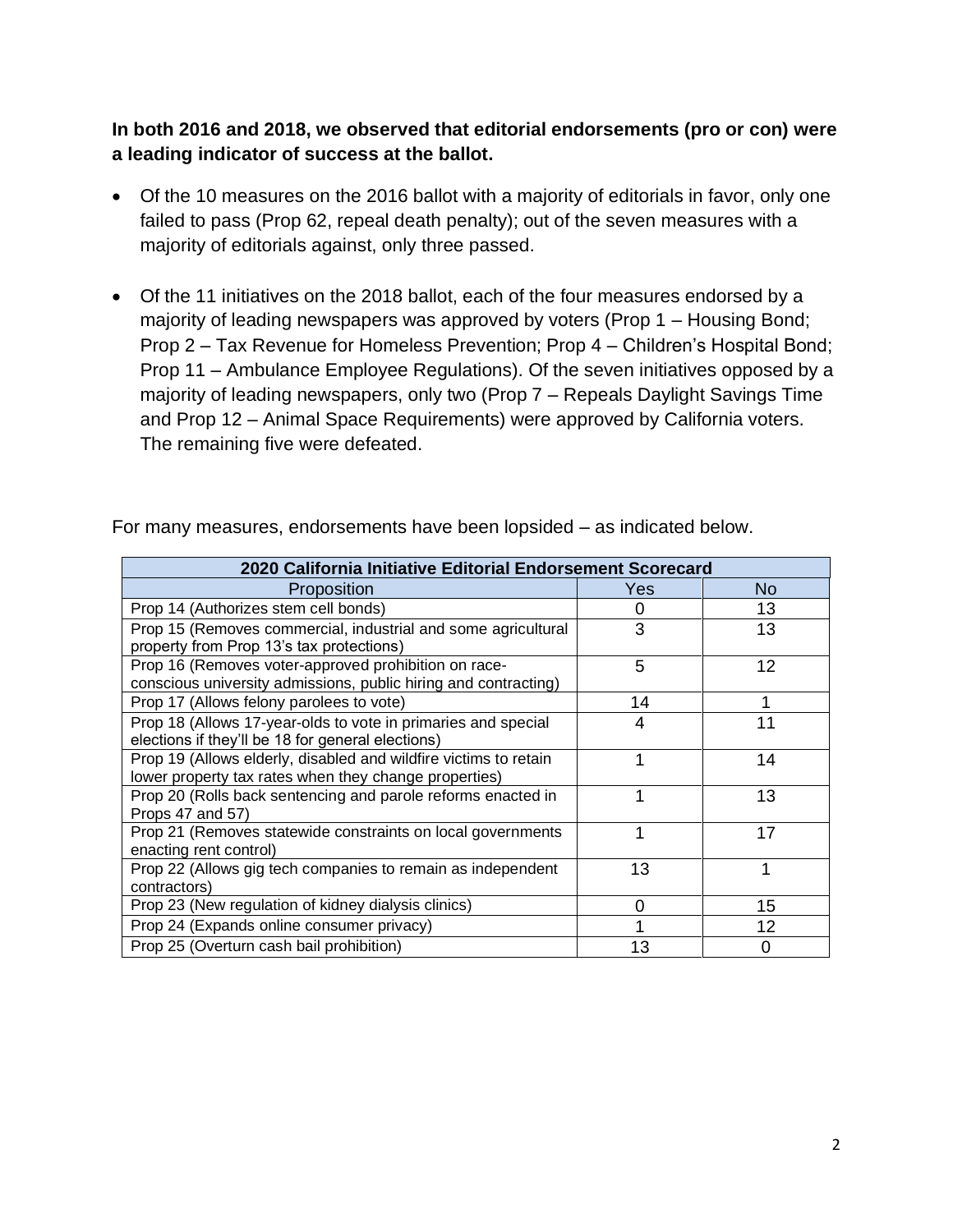## **Endorsements from the Top 22 California Papers**

|                                               | 14        | 15         | 16         | 17         | 18         | 19              | 20         | 21         | 22         | 23        | 24         | 25         |
|-----------------------------------------------|-----------|------------|------------|------------|------------|-----------------|------------|------------|------------|-----------|------------|------------|
| Los Angeles Times                             |           | <b>YES</b> | <b>YES</b> | <b>YES</b> | <b>YES</b> | <b>NO</b>       |            | <b>YES</b> | <b>NO</b>  | <b>NO</b> | <b>YES</b> |            |
| <b>Mercury News</b>                           | $NO$      | <b>NO</b>  | <b>YES</b> | <b>YES</b> | <b>NO</b>  | $NO$            | <b>NO</b>  | <b>NO</b>  | <b>YES</b> | <b>NO</b> | NO         | <b>YES</b> |
| Sacramento Bee                                |           |            |            |            |            |                 |            | <b>NO</b>  |            |           |            |            |
| <b>Orange County Register</b>                 | <b>NO</b> | <b>NO</b>  | $NO$       | <b>YES</b> | <b>NO</b>  | <b>NO</b>       | <b>NO</b>  | NQ         | <b>YES</b> | <b>NO</b> | <b>NO</b>  | <b>YES</b> |
| East Bay Times                                | <b>NO</b> | <b>NO</b>  | <b>YES</b> | <b>YES</b> | <b>NO</b>  | $NO$            | <b>NO</b>  | <b>NO</b>  | <b>YES</b> | <b>NO</b> | <b>NO</b>  | <b>YES</b> |
| San Francisco Chronicle                       | <b>NO</b> | <b>YES</b> | <b>YES</b> | <b>YES</b> | <b>YES</b> | NO <sub>1</sub> | <b>NO</b>  | <b>NO</b>  | <b>YES</b> | <b>NO</b> | <b>NO</b>  | <b>YES</b> |
| Fresno Bee                                    |           |            |            |            |            |                 |            | <b>NO</b>  |            |           |            |            |
| San Diego Union-Tribune                       |           | <b>NO</b>  |            | <b>YES</b> | <b>YES</b> | <b>YES</b>      | <b>YES</b> | <b>NO</b>  |            | <b>NO</b> |            | <b>YES</b> |
| La Opinion                                    |           | <b>YES</b> |            |            |            |                 |            |            |            |           |            |            |
| The Press-Enterprise                          | <b>NO</b> | <b>NO</b>  | <b>NO</b>  | <b>YES</b> | <b>NO</b>  | <b>NO</b>       | <b>NO</b>  | <b>NO</b>  | <b>YES</b> | <b>NO</b> | <b>NO</b>  | <b>YES</b> |
| The Record - Stockton                         |           |            |            |            |            |                 |            |            |            |           |            |            |
| San Gabriel Valley<br>Tribune                 | <b>NO</b> | <b>NO</b>  | <b>NO</b>  | <b>YES</b> | <b>NO</b>  | <b>NO</b>       | <b>NO</b>  | <b>NO</b>  | <b>YES</b> | <b>NO</b> | <b>NO</b>  | <b>YES</b> |
| The Daily Breeze                              | <b>NO</b> | <b>NO</b>  | <b>NO</b>  | <b>YES</b> | <b>NO</b>  | <b>NO</b>       | <b>NO</b>  | <b>NO</b>  | <b>YES</b> | <b>NO</b> | <b>NO</b>  | <b>YES</b> |
| Modesto Bee                                   |           |            |            |            |            |                 |            | <b>NO</b>  |            |           |            |            |
| Los Angeles Daily News                        | <b>NO</b> | <b>NO</b>  | <b>NO</b>  | <b>YES</b> | <b>NO</b>  | <b>NO</b>       | <b>NO</b>  | <b>NO</b>  | <b>YES</b> | <b>NO</b> | <b>NO</b>  | <b>YES</b> |
| The Santa Rosa Press<br>Democrat              | <b>NO</b> | <b>NO</b>  | <b>YES</b> | <b>YES</b> | <b>NO</b>  | NO <sub>1</sub> | $NO$       | <b>NO</b>  | <b>YES</b> | <b>NO</b> |            |            |
| Long Beach Press-<br>Telegram                 | <b>NO</b> | NO         | <b>NO</b>  | <b>YES</b> | $NO$       | $NO$            | NO         | $NO$       | <b>YES</b> | $NO$      | NO         | <b>YES</b> |
| <b>Inland Valley Daily</b><br><b>Bulletin</b> | <b>NO</b> | <b>NO</b>  | <b>NO</b>  | <b>YES</b> | <b>NO</b>  | $NO$            | $NO$       | $NO$       | <b>YES</b> | $NO$      | NO         | <b>YES</b> |
| San Bernardino Sun                            | <b>NO</b> | <b>NO</b>  | <b>NO</b>  | <b>YES</b> | <b>NO</b>  | <b>NO</b>       | <b>NO</b>  | <b>NO</b>  | <b>YES</b> | <b>NO</b> | <b>NO</b>  | <b>YES</b> |
| The Desert Sun                                |           |            |            |            |            |                 |            |            |            |           |            |            |
| <b>Chico Enterprise-Record</b>                |           |            |            |            |            |                 |            |            |            |           |            |            |
| <b>Bakersfield Californian</b>                | <b>NO</b> | <b>NO</b>  | <b>NO</b>  | <b>NO</b>  | <b>YES</b> | <b>NO</b>       | <b>NO</b>  | <b>NO</b>  | <b>YES</b> | <b>NO</b> | <b>NO</b>  | <b>YES</b> |

### **Noteworthy Editorial Quotes**

#### **Proposition 14**

#### Santa Rosa Press Democrat – No

*"Our objection was to ballot-box budgeting. That's an even more acute concern today, with millions of Californians out of work and the state struggling to fulfill its most basic obligations in the face of historic budget deficits caused by the coronavirus pandemic."* [Link](https://www.pressdemocrat.com/article/opinion/pd-editorial-no-on-14-its-time-for-stem-cell-agency-to-stand-on-its-own/)

#### **Proposition 15**

Los Angeles Times – Yes

*"The other way that one could, and we argue should, view Proposition 15 is through a lens of hope. At long last there is a tangible fix in sight for one of California's most intractable problems: a wildly unfair and lopsided property tax system that for four decades has starved local governments of the revenue they need to provide services and that has distorted the cost of buying a house and starting a business, to the detriment of young families and entrepreneurs."*  [Link](https://www.latimes.com/opinion/story/2020-09-20/endorsement-yes-on-proposition-15-its-a-step-make-california-financially-healthy-again)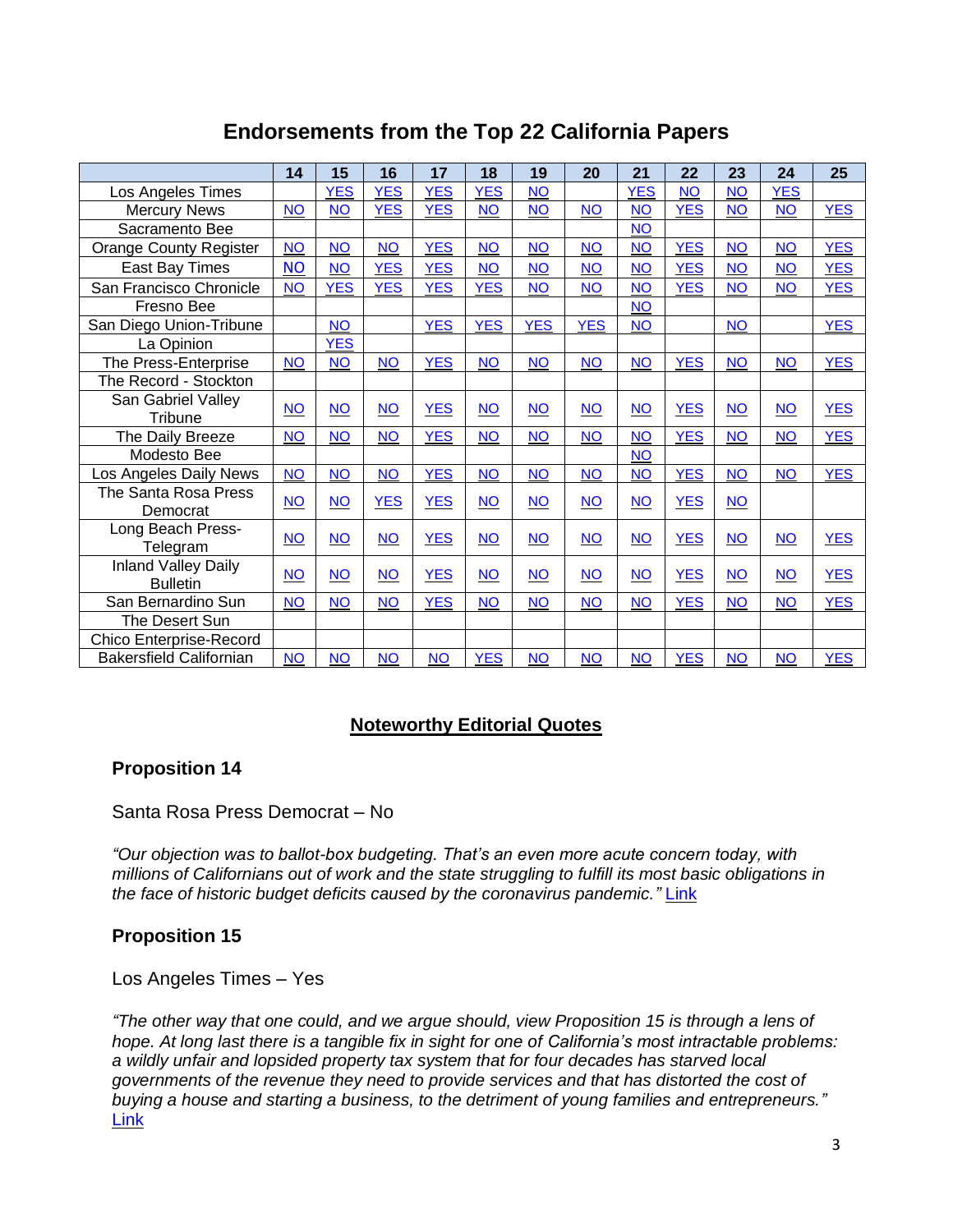#### San Diego Union-Tribune – No

*"This is a horrible idea for reasons that go beyond the insanity of imposing the largest property tax hike in state history on employers during a deep recession — and beyond the fact that the cost of the tax hikes would be largely passed on to consumers during a deep recession. Approving Proposition 15 is not about preserving essential government services, as advocates assert. It is about preserving generous government pensions that threaten to bankrupt government agencies across the state."* [Link](https://www.sandiegouniontribune.com/opinion/editorials/story/2020-09-17/no-on-california-proposition-15-split-roll-property-tax-hike)

#### **Proposition 16**

East Bay Times – Yes

*"The events of this year have highlighted the level of racial injustice that exists across the nation, including California. The disparity between Black and Latino residents and their White counterparts is readily apparent when it comes to income, health, education and the criminal justice system. Reducing those disparities will require a major effort on multiple fronts. Proposition 16 would give the state's universities and government a valuable tool they need to fight existing structural inequalities."* [Link](https://www.mercurynews.com/2020/09/01/editorial-prop-16-will-create-level-playing-field-in-california/)

Bakersfield Californian – No

*"Prop. 16's reach goes beyond college campuses. It also would allow an applicant's race, ethnicity, national origin and sex to be considered in public agency hiring decisions and the awarding of public contracts… Innovative minority recruitment strategies are a more effective way to increase diversity on university campuses, in public workforces and in public contracting."* [Link](https://www.bakersfield.com/opinion/our-view-endorsement-prop-16-vote-no-on-restoring-affirmative-action/article_781b4554-f221-11ea-8982-731f84bbd892.html)

#### **Proposition 17**

Los Angeles Times – Yes

*"There are about 50,000 parolees in California and, according to advocates, 3 out of 4 men leaving prison here are Black, Latino or Asian American. In a nation with a long history of racial subordination, suppressing the votes of these former inmates, who have served their time, should especially trouble us."* [Link](https://www.latimes.com/opinion/story/2020-09-18/endorsement-yes-on-proposition-17-parolees-deserve-the-right-to-vote)

#### **Proposition 18**

San Diego Union-Tribune – Yes

*"To try to get young people engaged, empowered and excited about voting and to make them more enthusiastic about participation, 18 states have passed laws allowing voters who will be 18 by general elections to vote in primary elections. If adopted, Proposition 18 would add California to this list."* [Link](https://www.sandiegouniontribune.com/opinion/editorials/story/2020-09-18/yes-prop-18-let-teens-vote-in-primary-before-they-are-18)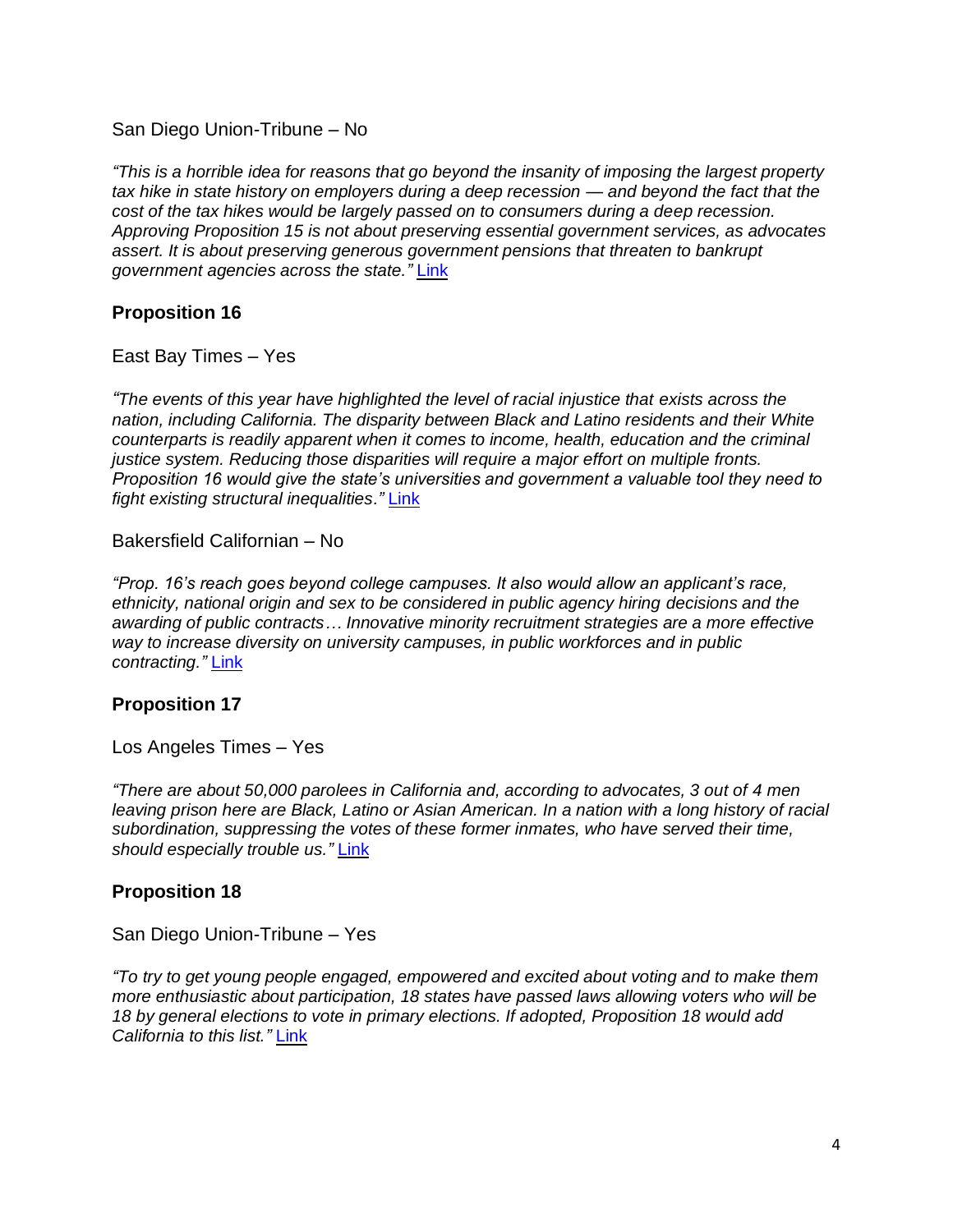Santa Rosa Press Democrat – No

*"California allows too many low-turnout special elections on fiscal issues. We doubt that even the most politically engaged 17-year-old is fully prepared to weigh parcel taxes and bond acts. Even fewer would be subject to the taxes they would be voting on."* [Link](https://www.pressdemocrat.com/article/opinion/pd-editorial-one-yes-one-on-voting-measures/?sba=AAS)

#### **Proposition 19**

San Diego Union-Tribune – Yes

*"The great majority of older homeowners are middle-income, not rich. Allowing them (as well as disabled homeowners and wildfire or disaster victims) to downsize without suffering a huge property tax hit is a humane policy that helps people retire with much less financial stress. It would also promote fluidity in home sales, increasing the availability of larger homes for families with children and easing the phenomenon of Proposition 13 depressing the real estate free market by trapping empty nesters in homes bigger than they need.* "[Link](https://www.sandiegouniontribune.com/opinion/editorials/story/2020-09-24/yes-on-prop-19-property-tax-portability)"

San Francisco Chronicle – No

*"Older homeowners will continue to get a break, but young buyers will still face high property taxes keyed to a purchase price. It's advertised as reform, but it's nothing of the sort. It's a contrived tweak of an already convoluted tax system through a multimillion-dollar campaign that is being bankrolled by the real-estate industry."* [Link](https://www.sfchronicle.com/opinion/editorials/article/Editorial-Prop-19-poses-as-tax-fairness-But-it-15576355.php)

#### **Proposition 20**

San Diego Union-Tribune – Yes

*"It reinstitutes potentially serious punishment for those who repeatedly engage in property theft and reclassifies 22 crimes from nonviolent to violent. The measure faces sharp criticism for undermining the momentum for criminal justice reform. But the drafters of Propositions 47 and 57 are the ones who have undercut the momentum for reform with their sloppy work then and their refusal to admit mistakes now."* [Link](https://www.sandiegouniontribune.com/opinion/editorials/story/2020-09-25/yes-on-prop-20-to-fix-prop-47-57)

Santa Rosa Press Democrat – No

*"Taxpayers spend more than \$50,000 a year on each of the approximately 100,000 inmates in California's prison system. That's about five times more than the state's per-student investment in K-12 education. The state's nonpartisan legislative analyst projects annual costs in the tens of millions of dollars for local governments under Proposition 20, because many of the affected inmates would serve their time in county jails. The state faces about a 1% increase in general fund spending, according to the legislative analyst, and may get stuck with legal costs defending the measure in court, as some of the parole changes are may violate the state constitution."* [Link](https://www.pressdemocrat.com/article/opinion/pd-editorial-no-on-prop-20-dont-bring-back-harsh-sentences/)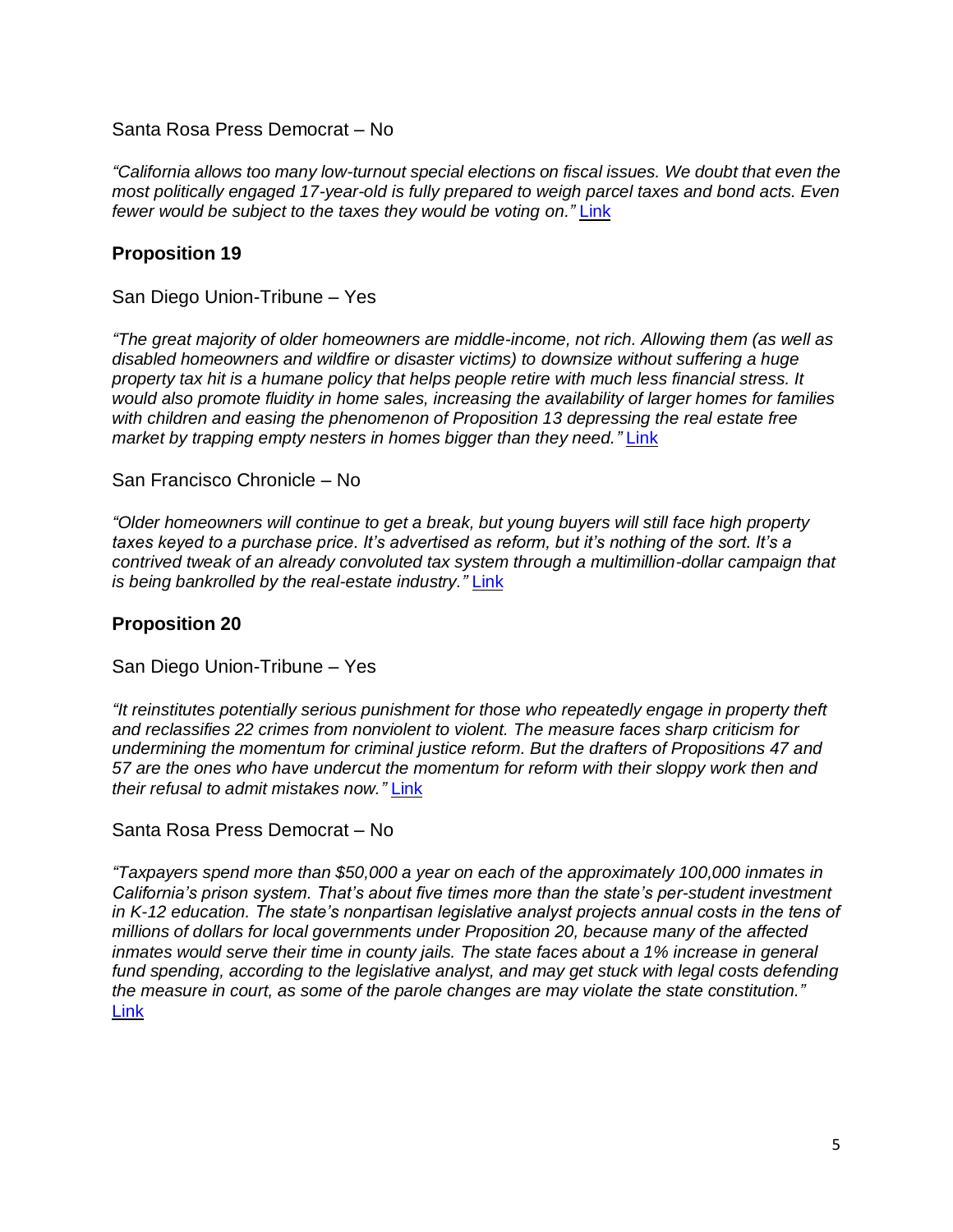#### **Proposition 21**

San Diego Union-Tribune – No

*"Rent control is the wrong way to help Californians struggling with housing. Lawmakers who are juggling a lot during this pandemic need to not lose sight of that. The long-term solution is listening to experts and building new houses."* [Link](https://www.sandiegouniontribune.com/opinion/editorials/story/2020-09-23/no-on-prop-21-rent-control-will-make-california-housing-crisis-worse)

#### **Proposition 22**

Santa Rosa Press Democrat – Yes

*"Approving Proposition 22 would send a clear signal to Sacramento that Californians want ride shares and other app-based services to stay, and they want people to have the option of setting their own hours around other jobs, school or family obligations. Call it moonlighting or a side hustle or entrepreneurship, millions of Californians have found a new source of income in the gig economy. Don't take it away from them."* [Link](https://www.pressdemocrat.com/article/opinion/pd-editorial-yes-on-22-preserve-californias-gig-economy/)

Los Angeles Times – No

*"Proposition 22 would cement into state law a measure that fails to deliver on a number of important fronts. Not surprisingly for a labor law proposed by the app-based companies, the measure would continue to give transportation and delivery services a powerful incentive to cut costs by assigning core tasks to nonemployees. This is a particular problem for workers who put in a significant number of hours per week on the apps' platforms."* [Link](https://www.latimes.com/opinion/story/2020-09-23/proposition-22-uber-lyft-doordash-wrong-solution)

#### **Proposition 23**

Los Angeles Times – No

*"The one sure result of the doctor-on-duty mandate is that it would raise the cost of care. Opponents argue that clinics would trim their hours and open fewer new locations as a result,*  which would make it harder for patients to get treated. It also is likely to drive up the cost of *patients' bills, which would be a particular hardship for patients in California who are covered by Medicare — they have to cover the 20% copay out of pocket because Medigap policies here do not cover dialysis."* [Link](https://www.latimes.com/opinion/story/2020-09-09/proposition-23-dialysis-vote-no)

#### **Proposition 24**

Los Angeles Times – Yes

*"Although California's current privacy law is the strongest in the country, it has many shortcomings. Its limits apply only to the sale of data, so some sites have circumvented them by claiming they're not selling personal information, they're merely sharing it with partners. That's one of several glaring loopholes that big, data-hoovering sites and platforms such as Google, Facebook and Spotify have exploited."* [Link](https://www.latimes.com/opinion/story/2020-09-15/yes-on-proposition-24)